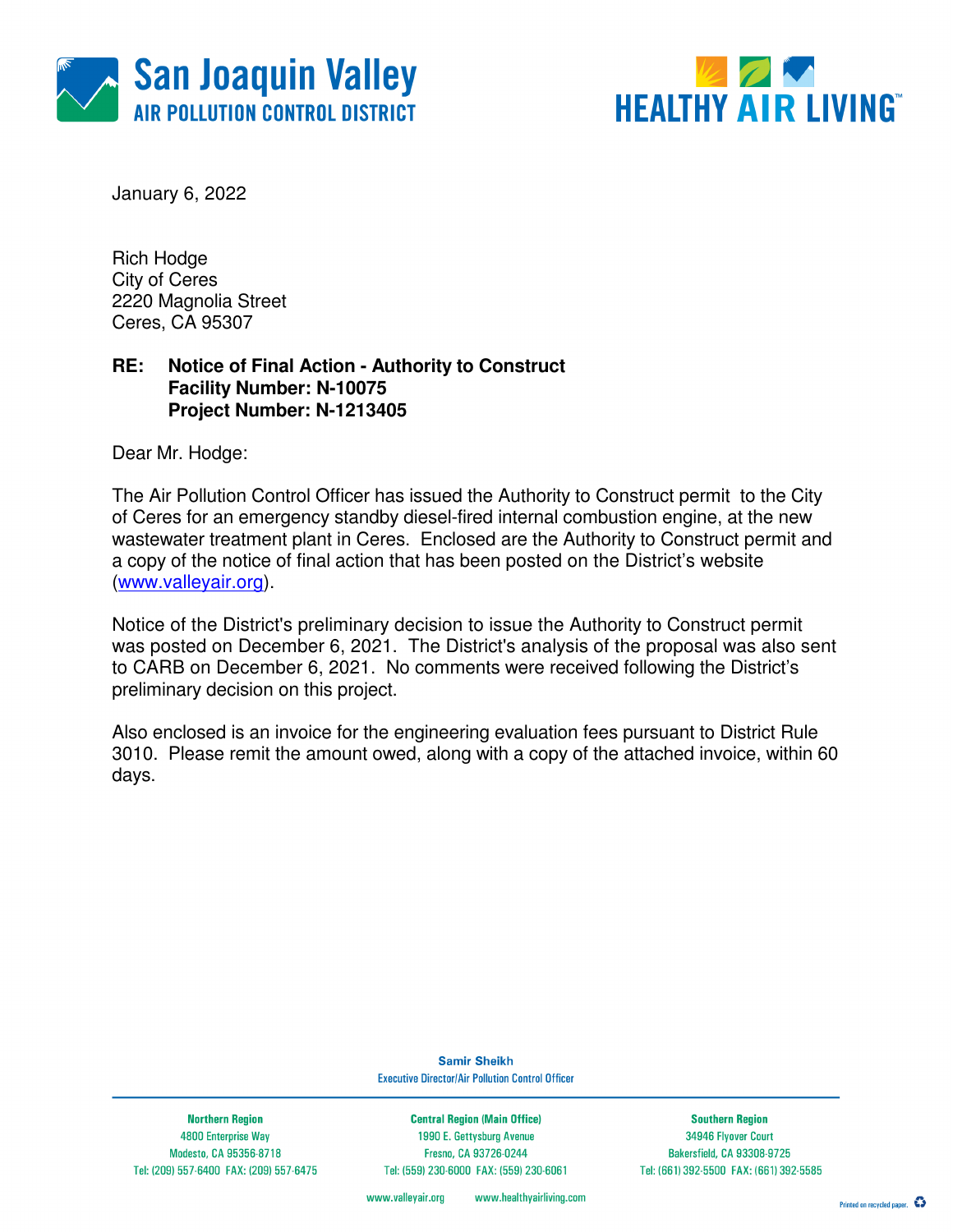Mr. Rich Hodge Page 2

Thank you for your cooperation in this matter. If you have any questions, please contact Mr. Nick Peirce at (209) 557-6400.

Sincerely,

for fu

Brian Clements Director of Permit Services

BC:kp

**Enclosures** 

cc: Courtney Graham, CARB (w/ enclosure) via email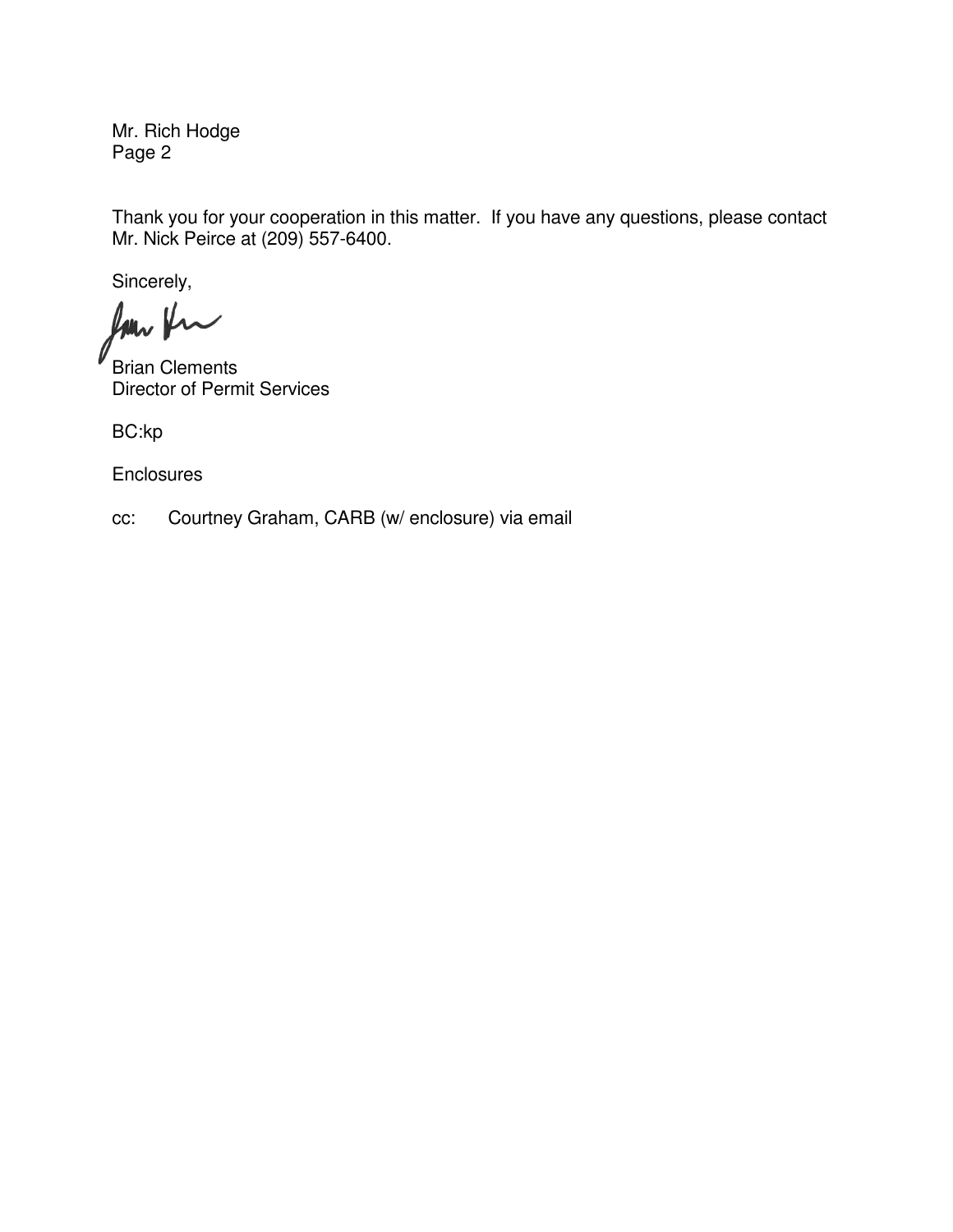



# **AUTHORITY TO CONSTRUCT**

**PERMIT NO:** N-10075-1-0 **ISSUANCE DATE:** 01/06/2022

| <b>LEGAL OWNER OR OPERATOR:</b> CITY OF CERES |                        |
|-----------------------------------------------|------------------------|
| <b>MAILING ADDRESS:</b>                       | 2220 MAGNOLIA ST       |
|                                               | <b>CERES, CA 95307</b> |
| LOCATION:                                     | TO BE DETERMINED       |

CERES, CA 95351

#### **EQUIPMENT DESCRIPTION:**

1,207 BHP (INTERMITTENT) MITSUBISHI MODEL S12A2-Y2PTAW-2 TIER 2 CERTIFIED DIESEL-FIRED EMERGENCY STANDBY IC ENGINE POWERING AN ELECTRICAL GENERATOR

## **CONDITIONS**

- 1. No air contaminant shall be released into the atmosphere which causes a public nuisance. [District Rule 4102]
- 2. No air contaminant shall be discharged into the atmosphere for a period or periods aggregating more than three minutes in any one hour which is as dark as, or darker than, Ringelmann 1 or 20% opacity. [District Rule 4101]
- 3. Particulate matter emissions shall not exceed 0.1 grains/dscf in concentration. [District Rule 4201]
- 4. The exhaust stack shall vent vertically upward. The vertical exhaust flow shall not be impeded by a rain cap (flapper ok), roof overhang, or any other obstruction. [District Rule 4102]
- 5. This engine shall be equipped with a non-resettable hour meter with a minimum display capability of 9,999 hours, unless the District determines that a non-resettable hour meter with a different minimum display capability is appropriate in consideration of the historical use of the engine and the owner or operator's compliance history. [District Rule 4702 and 17 CCR 93115]
- 6. Only CARB certified diesel fuel containing not more than 0.0015% sulfur by weight is to be used. [District Rules 2201 and 4801, and 17 CCR 93115]
- 7. Emissions from this IC engine shall not exceed any of the following limits: 4.00 g-NOx/bhp-hr, 0.45 g-CO/bhp-hr, or 0.42 g-VOC/bhp-hr. [District Rule 2201 and 17 CCR 93115]
- 8. Emissions from this IC engine shall not exceed 0.13 g-PM10/bhp-hr based on USEPA certification using ISO 8178 test procedure. [District Rules 2201 and 4102, and 17 CCR 93115]

#### CONDITIONS CONTINUE ON NEXT PAGE

**YOU MUST NOTIFY THE DISTRICT COMPLIANCE DIVISION AT (209) 557-6400 WHEN CONSTRUCTION IS COMPLETED AND PRIOR TO OPERATING THE EQUIPMENT OR MODIFICATIONS AUTHORIZED BY THIS AUTHORITY TO CONSTRUCT.** This is NOT a PERMIT TO OPERATE. Approval or denial of a PERMIT TO OPERATE will be made after an inspection to verify that the equipment has been constructed in accordance with the approved plans, specifications and conditions of this Authority to Construct, and to determine if the equipment can be operated in compliance with all Rules and Regulations of the San Joaquin Valley Unified Air Pollution Control District. Unless construction has commenced pursuant to Rule 2050, this Authority to Construct shall expire and application shall be cancelled two years from the date of issuance. The applicant is responsible for complying with all laws, ordinances and regulations of all other governmental agencies which may pertain to the above equipment.

Samir Sheikh, Executive Director / APCO

 $\blacksquare$ 

Brian Clements, Director of Permit Services N-10075-1-0 : Jan 6 2022 9:27AM -- PEREZK : Joint Inspection NOT Required

Northern Regional Office • 4800 Enterprise Way • Modesto, CA 95356-8718 • (209) 557-6400 • Fax (209) 557-6475